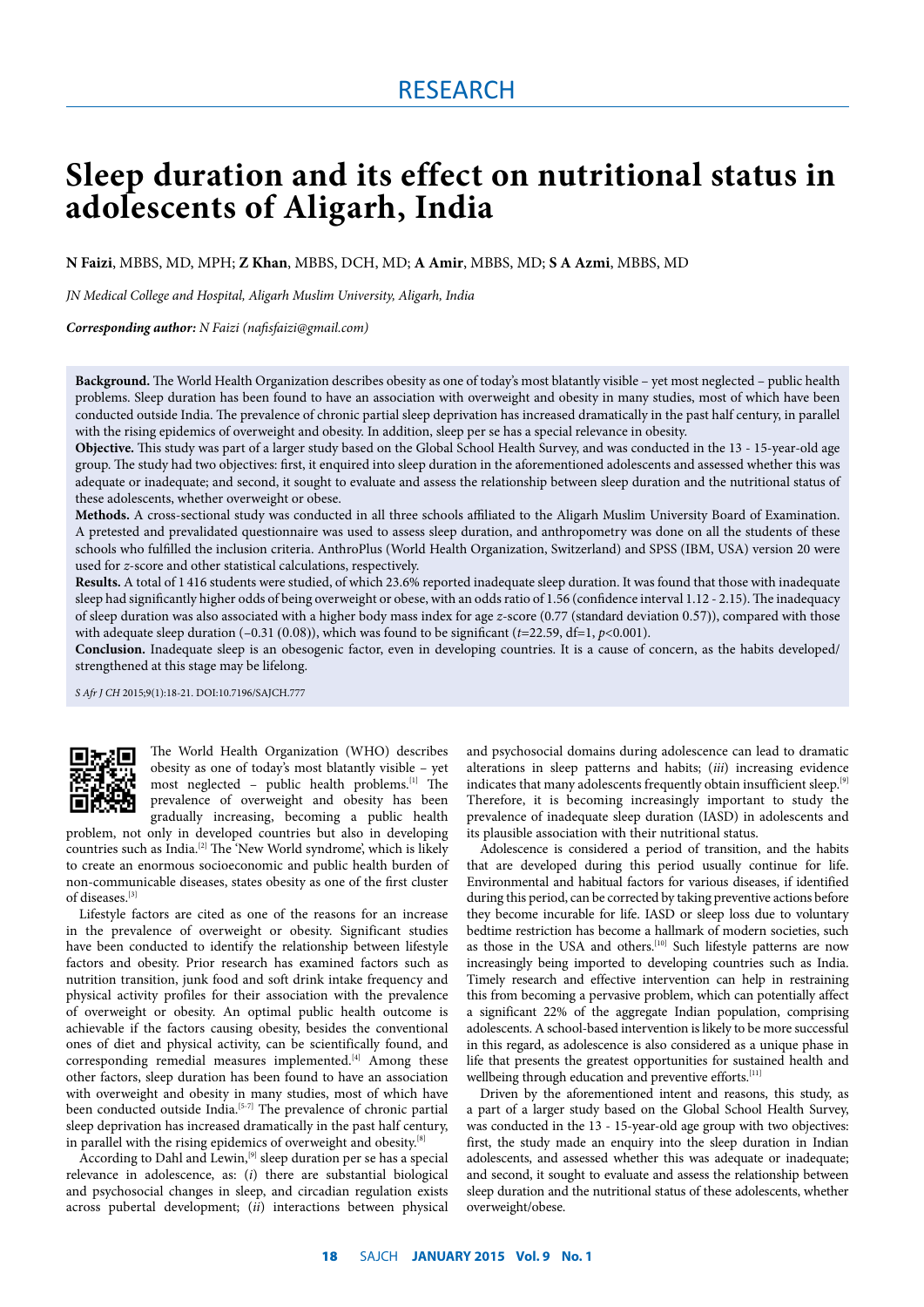### **Methods**

This research was a cross-sectional, one-time assessment of nutritional status and selfreported sleep duration at night. The study was conducted over a period of 6 months, from November 2011 to April 2012.

The study was conducted in three different Aligarh schools, all of which are affiliated to the Aligarh Muslim University Board of Examination, and rank among the largest schools in the district of Aligarh. Prior permission was obtained from the school authorities.

The inclusion criterion was all students aged between 13 and 15 years, enrolled in the aforementioned schools, who were present and gave their consent for the study.

The students were weighed with minimal clothing and standing height was used.

The proforma comprised questions on the particulars of the participants and the usual duration of sleep. Concurrently, anthropometry was conducted and recorded. Assessment of average sleep duration was based on the answers to two specific questions: (*i*) On a usual working day (weekday), what is the time that you go to bed and what is the time that you wake up? (*ii*) On Saturday nights, what time do you go to bed? and (*iii*) At what time do you wake up on Sundays? While these questions were drawn from previous published research, there were a few minor  $adaptations$ <sup>[12]</sup> because these schools are open 6 days a week. The questionnaire was pilot tested and validated before the actual research was conducted.

From the answers to the questions mentioned above, average sleep duration was found to be equal to:

(weekday sleep duration  $\times$  6/7) + (weekend sleep duration  $\times$  1/7).

Sleep duration <7 hours/day was qualified as IASD, and ≥7 hours/day as adequate sleep duration (ASD), based on previous studies. $[13]$ 

Any adolescent with a body mass for age *z*-score of ≥1 standard deviation (SD) (equivalent to 85th percentile) was considered overweight, as per the WHO Reference Standards 2007 (WHO AnthroPlus). Any adolescent with a body mass for age *z*-score of  $\geq$ 2 SD (equivalent to 97th percentile), was considered obese, as per the WHO Reference Standards 2007 (WHO AnthroPlus).<sup>[14]</sup>

The nutritional status/anthropometric records were assessed against the WHO multicentric growth reference standards (WHO Multicentric Growth Reference Standards (MGRS)), as the WHO AnthroPlus software was used in this study. $[14]$ 

Anthropometric measurements of weight and standing height were recorded using standard techniques as prescribed.<sup>[15]</sup> Weight was measured with minimal possible clothing in the upright position to the nearest 0.1 kg using calibrated instruments, and height was measured without shoes to the nearest 0.1 cm. Body mass index (BMI) for age *z*-scores were used to define overweight and obese. Other precautions taken during the study were regular calibration of instruments and recording date of birth from written records (school register). Those students whose BMIfor-age *z*-score values were flagged by WHO AnthroPlus during the data entry or who were found to have extreme values were revisited within 2 days, and anthropometry was repeated.

The multidisciplinary Institutional Board of Studies ethically approved the study. Appropriate counselling, health education, and balanced diet and nutrition advice were offered to all the participants. Those who were in need of referral were referred to the JN Medical College, Aligarh.

#### **Data management and processing**

All the students of the three schools who fulfilled the inclusion criteria (*N*=1 416) were included in the study. Weight and height were entered in WHO AnthroPlus on the day of visit. AnthroPlus was used to find the *z*-scores (based on the WHO MGRS  $2007$ <sup>[14]</sup> for that age and gender. SPSS (IBM, USA) version 20 was used to derive the relationship between sleep duration and overweight/obesity, and for other relevant statistical calculations. Chisquare tests were applied to determine the differences between sleep duration in males and females, and to examine the association between overweight/obesity and inadequacy of sleep duration, if any. BMI

*z*-scores of those with IASD were compared with those who had ASD by *t*-test.

#### **Results**

A total of 1 416 students were sampled for the study, including 712 males and 704 females. Among the study population, 23.6% (*n*=334) reported IASD, and 76.4% (*n*=1 082) reported ASD. There was no significant difference between the sleep duration prevalence in males and females (Table 1). The prevalence of overweight and obesity was found to be 12.3% (*n*=174) and 2.33% (*n*=33), respectively, without any significant difference between genders.

Among those with IASD, 19.2% (64/334) were found to be either overweight or obese, significantly higher than 13.2% overweight/ obese in those with ASD. Further analysis revealed that the probability of being either overweight or obese was significantly higher in those who reported IASD (odds ratio (OR)=1.56, 95% confidence interval (CI) 1.12 - 2.15) (Table 2).

The mean (SD) BMI was found to be different in the IASD (22.2 (2.3)) and ASD groups (19.1 (2.3)). The mean BMI-forage *z*-score for the IASD group was found to be 0.77 (0.57) compared with the ASD group  $(-0.31 \ (0.08))$ , and these values were significantly different on *t*-testing (*t*=22.54, df=1; *p*<0.001). Thus, IASD had a higher OR of being overweight or obese and was also associated with a higher BMI-for-age *z*-score and with overall BMI.

#### **Discussion**

This study found that sleep duration was inadequate in 23.6% of the adolescents, and

#### **Table 1. Prevalence of inadequate and ASD**

|             |        | Sleep duration   |                 |              |                                       |
|-------------|--------|------------------|-----------------|--------------|---------------------------------------|
| Age (years) | Gender | IASD, $n$ $(\%)$ | ASD, $n$ $(\%)$ | <b>Total</b> | Statistical test results              |
| 13          | Male   | 36(16.1)         | 188 (83.9)      | 224          | $\chi^2$ =1.25, df=1,<br>$p=0.26$     |
|             | Female | 48(20.1)         | 191 (79.9)      | 239          |                                       |
| 14          | Male   | 75(29.8)         | 177(70.2)       | 252          | $\gamma^2 = 2.52$ , df=1,<br>$p=0.11$ |
|             | Female | 57(23.5)         | 186(76.5)       | 243          |                                       |
| 15          | Male   | 63(26.7)         | 173(73.3)       | 236          | $\gamma^2 = 0.22$ , df=1,<br>$p=0.64$ |
|             | Female | 55(24.8)         | 167(75.2)       | 222          |                                       |
| Total       | Male   | 174(24.4)        | 538 (75.6)      | 712          | $\chi^2$ =0.58, df=1,<br>$p=0.45$     |
|             | Female | 160(22.7)        | 544 (77.3)      | 704          |                                       |

| Table 2. Association of sleep duration with nutritional status |  |  |  |
|----------------------------------------------------------------|--|--|--|
|----------------------------------------------------------------|--|--|--|

| <b>Nutritional status</b> | <b>IASD</b> | ASD  | Total   | Result                        |
|---------------------------|-------------|------|---------|-------------------------------|
| Overweight/obese          | 64          | 143  | 207     | $\chi^2$ =7.23, df=1, p<0.007 |
| Normal                    | 270         | 939  | 1 2 0 9 |                               |
| Total                     | 334         | 1082 | 1416    |                               |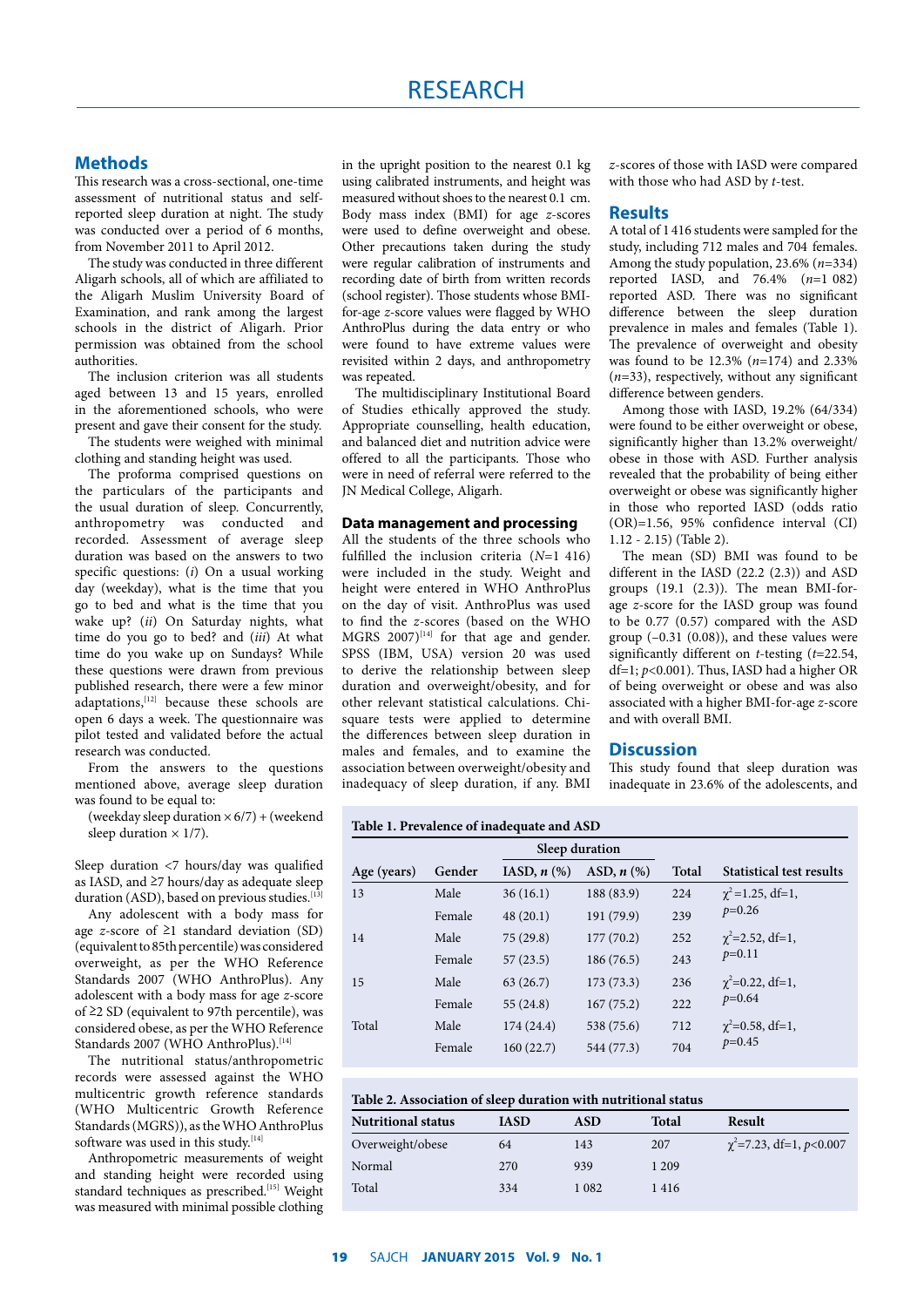those with IASD had a higher chance of developing overweight or obesity and tended to have a higher BMI-for-age *z*-score than their ASD counterparts. A similar association between a high BMI and obesity has been reported for comparable age groups in  $Germany$ <sup>[7]</sup> the USA,<sup>[4,16]</sup> Vietnam,<sup>[17]</sup> Taiwan<sup>[18]</sup> and the UK,<sup>[19]</sup> among others.

In India, Gujarati adolescents of 16 - 19 years old were found to have a significant relationship between IASD at night and body fat percentage and total body fat mass.<sup>[13]</sup> In south India, in individuals of 6 - 16 years old who visited the hospital for minor complaints or routine checkups, inadequacy of sleep was found to be associated with being overweight, based on International Obesity Task Force<sup>[20]</sup> standards. In contrast, a report from south India by the National Institute of Nutrition[21] in Hyderabad found no significant difference between the sleep duration of normal and overweight adolescents in south India. To our knowledge, this is the first community-based study in north India with a large sample size that employs the recently recommended WHO MGRS 2007 standards and examines the effect of sleep duration inadequacy.

There are various plausible mechanisms for the association between IASD and obesity. Sleep restriction reduces the secretion of adipocyte and appetite-regulating hormone leptin, and consequently increases one's appetite.<sup>[22]</sup> Loss of adequate sleep also results in higher production of ghrelin; the resultant leptinghrelin interaction leads to increased appetite. In addition, sleep inadequacy affects basic metabolic rate and also provides more opportunity to eat. Together with the thermic effect of food,<sup>[23]</sup> these factors cause tiredness and lead to low physical activity. It is now well-known that regardless of whether sleep deprivation is acute or chronic, both lead to appetite dysregulation and weight gain. These, in turn, lead to insulin resistance, causing an increased risk of diabetes mellitus type 2.<sup>[10]</sup>

Some studies have also found gender differences in the association between sleep inadequacy and obesity; some found the association to be significant only in boys[19,23,24] and some found a higher probability of association in boys.[25] Our study did not find any such differences either in existence or in the degree of association. IASD was found to have an association with both genders, and there was no significant difference between the degree of association in boys or girls.

#### **Study limitations**

The main limitation of this study was that the measurement of sleep duration was based on self-reporting, which may not be the most reliable of the methods. However, there is no reason to believe that the non-obese or non-overweight adolescents could have been the only ones misreporting their sleep duration. Therefore, the authors believe that this limitation may not have a significant effect on the accuracy and generalisability of results. Another important limitation is the issue of temporality, which has been present in many such studies, including the meta-analysis by Cappuccio *et al*.<sup>[6]</sup> Without the temporality, that is whether an adolescent had inadequate sleep therefore she/he is obese or vice versa, it is difficult to confirm causality by this study alone.

#### **Conclusions**

There is significant epidemiological evidence that points towards the inadequacy of sleep being an obesogenic factor, even in developing countries such as India. With non-communicable diseases accounting for nearly 56% of the total mortality in South-East Asia,<sup>[26]</sup> in which India has a major share, a variable such as sleep, which may lead to both obesity and/or diabetes mellitus type 2, cannot and should not be ignored.

It should be stressed that for a healthy mind and body, an adequate duration of optimum sleep is important, especially during school education years. Adolescence is a transition phase in human development; sleep deprivation as a habit often develops during

this phase because of changes in biological timing of sleep, for example adolescents going to bed later but waking up on time for school.<sup>[27]</sup> Therefore, specific advice should be given to students at schools. Boarding schools should lay down and enforce strict rules regarding the time to go to bed. Studying late at night should be discouraged, and healthier alternatives should be provided. Because of the vulnerable nature of these ages, advice should also be enforced through primary healthcare centres and adolescent clinics, as the habits developed or strengthened during adolescence often tend to stay for life.

Other important advice suggested by experts includes sleep hygiene, such as a regular bedtime routine, ensuring a suitable bedroom environment with a comfortable bed that should be used only for sleeping (and not reading or listening to music), not indulging in active physical activity within a couple of hours before sleeping, and removal of televisions, computers or other gadgets from the bedroom. It is also important to restrict the intake of caffeinated drinks in the evening or night, and to avoid stimulating activities during bedtime, including but not limited to heavy study, playing computer games, or active debating and discussions.<sup>[28]</sup> In particular, a key piece of advice is not to have a television in the room in which the adolescent sleeps.<sup>[29]</sup> Although these suggestions have been researched in other settings, an important opportunity for research exists in developing countries such as India, where these suggestions should be tested further to assess their effectiveness.

#### **References**

- 1. World Health Organization. Nutrition: Controlling the Global Obesity Epidemic. Geneva: World Health Organization, 2013. http://www.who.int/ nutrition/topics/obesity/en/ (accessed 28 September 2013).
- 2. Gupta DK, Shah P, Misra A, et al. Secular trends in prevalence of overweight and obesity from 2006 to 2009 in urban Asian Indian adolescents aged 14- 17 years. PLoS One 2011;6(2):e17221. [http://dx.doi.org/10.1371/journal. pone.0017221]
- 3. World Health Organization. Obesity: Preventing and Managing a Global Epidemic. Report of a WHO Consultation. WHO Technical Report Series No. 894. Geneva: World Health Organization, 2000.
- 4. Gupta NK, Mueller WH, Chan W, Meininger JC. Is obesity associated with poor sleep quality in adolescents? Am J Hum Biol 2002;14(6):762-768. [http://dx.doi. org/10.1002/ajhb.10093]
- 5. Lumeng JC, Somashekar D, Appugliese D, Kaciroti N, Corwyn RF, Bradley RH. Shorter sleep duration is associated with increased risk for being overweight at ages 9 to 12 years. Pediatrics 2007;120(5):1020-1029. [http://dx.doi. org/10.1542/peds.2006-3295]
- 6. Cappuccio FP, Taggart FM, Kandala NB, et al. Meta-analysis of short sleep duration and obesity in children and adults. Sleep 2008;31(5):619-626.
- 7. Kleiser C, Rosario AS, Mensink GBM, Prinz-Langenohl R, Kurth BM. Potential determinants of obesity among children and adolescents in Germany: Results from the cross-sectional KiGGS study. BMC Public Health 2009;9:46. [http:// dx.doi.org/10.1186/1471-2458-9-46]
- 8. Knutson KL, van Cauter E, Rathouz PJ, DeLeire T, Lauderdale DS. Trends in the prevalence of short sleepers in the USA: 1975–2006. Sleep 2010;33(1):37-45.
- 9. Dahl RE, Lewin DS. Pathways to adolescent health sleep regulation and behavior. J Adolesc Health 2002;31(6 Suppl):175-184.
- 10. Spiegel K, Knutson K, Leproult R, Tasali E, Cauter EV. Sleep loss: A novel risk factor for insulin resistance and type 2 diabetes. J Appl Physiol 2005;99(5):2008- 2019. [http://dx.doi.org/10.1152/japplphysiol.00660.2005]
- 11. Kleinert S. Adolescent health: An opportunity not to be missed. Lancet 2007;369(9567):1057-1058. [http://dx.doi.org/10.1016/S0140-6736(07)60374-2]
- 12. Lytle LA, Pasch KE, Farbaksh K. The relationship between sleep and weight in a sample of adolescents. Obesity (Silver Spring) 2011;19(2):324-331. [http:// dx.doi.org/10.1038/oby.2010.242]
- 13. Shaikh WA, Patel M, Singh S. Sleep deprivation predisposes Gujarati Indian adolescents to obesity. Indian J Community Med 2009;34(3):192-194. [http:// dx.doi.org/10.4103/0970-0218.55282]
- 14. Blössner M, Siyam A, Borghi E, Onyango A, de Onis M. WHO AnthroPlus for Personal Computers Manual Software for Assessing Growth of the World's Children. Geneva: World Health Organization, 2009.
- 15. World Health Organization. Physical Status: The Use and Interpretation of Anthropometry. WHO Technical Report Series No. 854. Geneva: World Health Organization, 1995:439.
- 16. Snell EK, Adam EK, Duncan GJ. Sleep and the body mass index and overweight status of children and adolescents. Child Dev 2007;78(1):309-323. [http:// dx.doi.org/10.1111/j.1467-8624.2007.00999.x]
- 17. Dieu HT, Dibley MJ, Sibbritt D, Hanh TT. Prevalence of overweight and obesity in preschool children and associated socio-demographic factors in